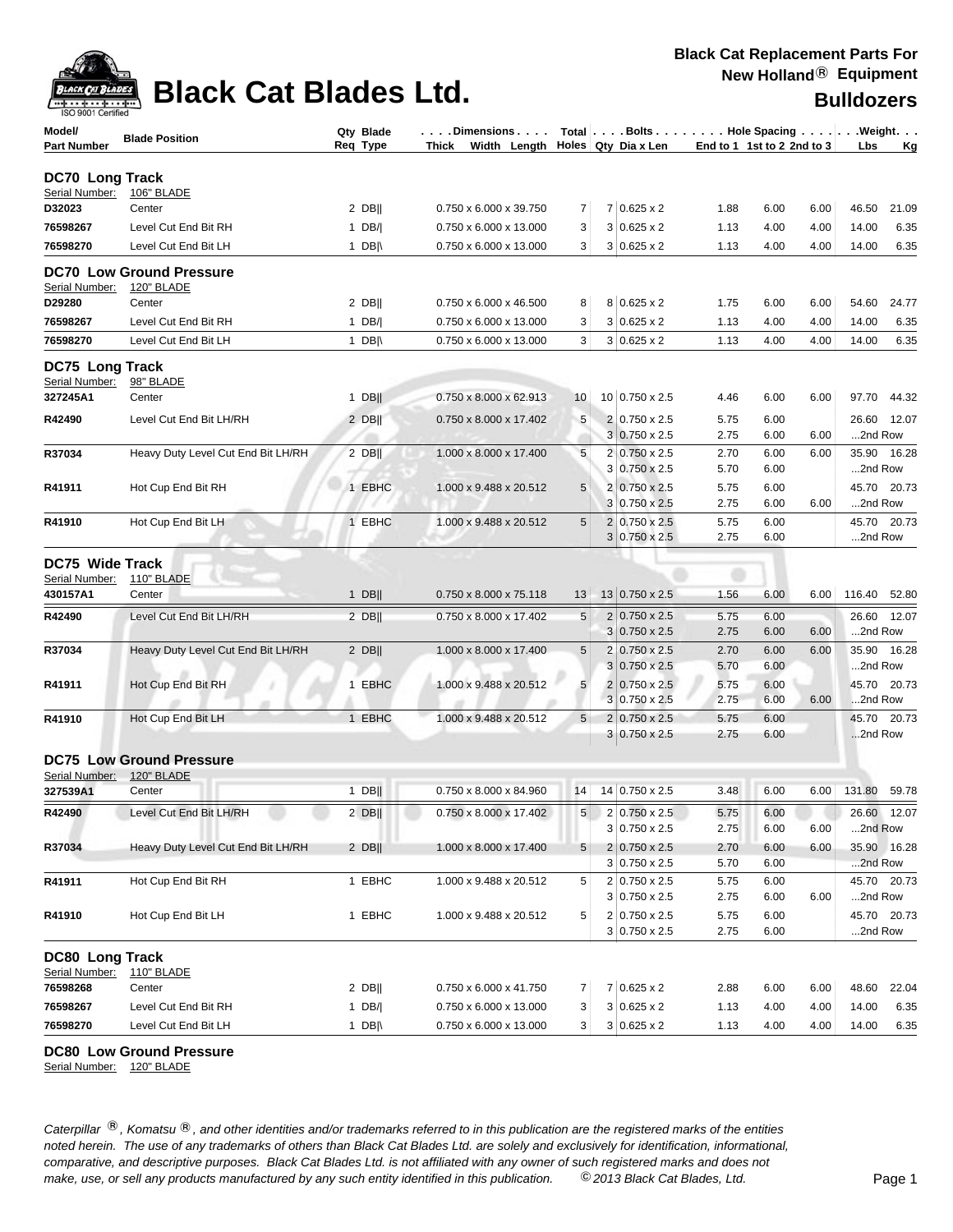## **Black Cat Replacement Parts For New Holland**® **Equipment**



# **Black Cat Blades Ltd.**

| <b>Bulldozers</b> |
|-------------------|
|                   |

| Model/<br><b>Part Number</b>                         | <b>Blade Position</b>                                | Qty Blade<br>Req Type | . Dimensions<br>Thick Width Length |                | Total Bolts Hole Spacing Weight.<br>Holes   Qty Dia x Len |              | End to 1 1st to 2 2nd to 3 |      | Lbs                    | Kg          |
|------------------------------------------------------|------------------------------------------------------|-----------------------|------------------------------------|----------------|-----------------------------------------------------------|--------------|----------------------------|------|------------------------|-------------|
| D29280                                               | Center                                               | $2$ DB                | 0.750 x 6.000 x 46.500             | 8              | $8 0.625 \times 2$                                        | 1.75         | 6.00                       | 6.00 | 54.60                  | 24.77       |
| 76598267                                             | Level Cut End Bit RH                                 | $1$ DB/               | 0.750 x 6.000 x 13.000             | 3              | $3 0.625 \times 2$                                        | 1.13         | 4.00                       | 4.00 | 14.00                  | 6.35        |
| 76598270                                             | Level Cut End Bit LH                                 | 1 $DB \wedge$         | 0.750 x 6.000 x 13.000             | 3              | $3 0.625 \times 2$                                        | 1.13         | 4.00                       | 4.00 | 14.00                  | 6.35        |
| <b>DC85 Long Track</b><br>Serial Number:             | <b>104" BLADE</b>                                    |                       |                                    |                |                                                           |              |                            |      |                        |             |
| 115631A1                                             | Center                                               | 2 DB                  | 0.750 x 8.000 x 34.134             | 6              | $6 0.750 \times 2.5$                                      | 2.06         | 6.00                       | 6.00 | 53.00 24.04            |             |
| R42490                                               | Level Cut End Bit LH/RH                              | $2$ DB                | 0.750 x 8.000 x 17.402             | 5              | $2 0.750 \times 2.5$<br>$3 0.750 \times 2.5$              | 5.75<br>2.75 | 6.00<br>6.00               | 6.00 | 2nd Row                | 26.60 12.07 |
| R37034                                               | Heavy Duty Level Cut End Bit LH/RH                   | $2$ DB                | 1.000 x 8.000 x 17.400             | 5              | 2 0.750 x 2.5<br>$3 0.750 \times 2.5$                     | 2.70<br>5.70 | 6.00<br>6.00               | 6.00 | 35.90 16.28<br>2nd Row |             |
| R41911                                               | Hot Cup End Bit RH                                   | 1 EBHC                | 1.000 x 9.488 x 20.512             | 5              | 2 0.750 x 2.5<br>$3 0.750 \times 2.5$                     | 5.75<br>2.75 | 6.00<br>6.00               | 6.00 | 45.70 20.73<br>2nd Row |             |
| R41910                                               | Hot Cup End Bit LH                                   | 1 EBHC                | 1.000 x 9.488 x 20.512             | 5              | 2 0.750 x 2.5<br>$3 0.750 \times 2.5$                     | 5.75<br>2.75 | 6.00<br>6.00               |      | 2nd Row                | 45.70 20.73 |
| <b>DC85 Wide Track</b><br>Serial Number:<br>430157A1 | 110" BLADE<br>Center                                 | $1$ DB                | 0.750 x 8.000 x 75.118             | 13             | 13 0.750 x 2.5                                            | 1.56         | 6.00                       | 6.00 | 116.40                 | 52.80       |
|                                                      |                                                      |                       |                                    |                | 2 0.750 x 2.5                                             |              |                            |      |                        |             |
| R42490                                               | Level Cut End Bit LH/RH                              | $2$ DB                | 0.750 x 8.000 x 17.402             | 5              | $3 0.750 \times 2.5$                                      | 5.75<br>2.75 | 6.00<br>6.00               | 6.00 | 26.60<br>2nd Row       | 12.07       |
| R37034                                               | Heavy Duty Level Cut End Bit LH/RH                   | $2$ DB                | 1.000 x 8.000 x 17.400             | 5              | 2 0.750 x 2.5<br>$3 0.750 \times 2.5$                     | 2.70<br>5.70 | 6.00<br>6.00               | 6.00 | 35.90 16.28<br>2nd Row |             |
| R41911                                               | Hot Cup End Bit RH                                   | 1 EBHC                | 1.000 x 9.488 x 20.512             | 5              | $2 0.750 \times 2.5 $<br>$3 0.750 \times 2.5$             | 5.75<br>2.75 | 6.00<br>6.00               | 6.00 | 45.70 20.73<br>2nd Row |             |
| R41910                                               | Hot Cup End Bit LH                                   | 1 EBHC                | 1.000 x 9.488 x 20.512             | 5              | $2 0.750 \times 2.5 $<br>$3 0.750 \times 2.5$             | 5.75<br>2.75 | 6.00<br>6.00               |      | 45.70 20.73<br>2nd Row |             |
| Serial Number:                                       | <b>DC85 Low Ground Pressure</b><br><b>124" BLADE</b> |                       |                                    |                |                                                           |              |                            |      |                        |             |
| 126519A1                                             | Center                                               | $1$ DB                | 0.750 x 8.000 x 88.898             | 15             | 15 0.750 x 2.5                                            | 2.45         | 6.00                       | 6.00 | 137.80                 | 62.51       |
| R42490                                               | Level Cut End Bit LH/RH                              | $2$ DB                | 0.750 x 8.000 x 17.402             | 5              | $2 0.750 \times 2.5 $<br>$3 0.750 \times 2.5$             | 5.75<br>2.75 | 6.00<br>6.00               | 6.00 | 26.60<br>2nd Row       | 12.07       |
| R37034                                               | Heavy Duty Level Cut End Bit LH/RH                   | $2$ DB                | 1.000 x 8.000 x 17.400             | 5 <sub>5</sub> | $2 0.750 \times 2.5 $<br>$3 0.750 \times 2.5$             | 2.70<br>5.70 | 6.00<br>6.00               | 6.00 | 35.90 16.28<br>2nd Row |             |
| R41911                                               | Hot Cup End Bit RH                                   | 1 EBHC                | 1.000 x 9.488 x 20.512             | 5              | $2 0.750 \times 2.5$<br>$3 0.750 \times 2.5$              | 5.75<br>2.75 | 6.00<br>6.00               | 6.00 | 45.70 20.73<br>2nd Row |             |
| R41910                                               | Hot Cup End Bit LH                                   | 1 EBHC                | 1.000 x 9.488 x 20.512             | 5 <sup>5</sup> | 2 0.750 x 2.5<br>$3 0.750 \times 2.5$                     | 5.75<br>2.75 | 6.00<br>6.00               |      | 45.70 20.73<br>2nd Row |             |
| Serial Number:                                       | <b>DC95 Extra Long Track</b><br>104" BLADE           |                       |                                    |                |                                                           |              |                            |      |                        |             |
| 115631A1                                             | Center                                               | $2$ DB                | $0.750 \times 8.000 \times 34.134$ | 6              | $6 0.750 \times 2.5$                                      | 2.06         | 6.00                       | 6.00 | 53.00 24.04            |             |
| R42490                                               | Level Cut End Bit LH/RH                              | 2 DB                  | 0.750 x 8.000 x 17.402             | 5              | 2 0.750 x 2.5<br>$3 0.750 \times 2.5$                     | 5.75<br>2.75 | 6.00<br>6.00               | 6.00 | 26.60<br>2nd Row       | 12.07       |
| R37034                                               | Heavy Duty Level Cut End Bit LH/RH                   | $2$ DB                | 1.000 x 8.000 x 17.400             | 5              | 2 0.750 x 2.5<br>$3 0.750 \times 2.5$                     | 2.70<br>5.70 | 6.00<br>6.00               | 6.00 | 35.90 16.28<br>2nd Row |             |
| R41911                                               | Hot Cup End Bit RH                                   | 1 EBHC                | 1.000 x 9.488 x 20.512             | 5              | 2 0.750 x 2.5<br>$3 0.750 \times 2.5$                     | 5.75<br>2.75 | 6.00<br>6.00               | 6.00 | 2nd Row                | 45.70 20.73 |
| R41910                                               | Hot Cup End Bit LH                                   | 1 EBHC                | 1.000 x 9.488 x 20.512             | 5              | 2 0.750 x 2.5<br>$3 0.750 \times 2.5$                     | 5.75<br>2.75 | 6.00<br>6.00               |      | 2nd Row                | 45.70 20.73 |

**DC95 Wide Track**

Serial Number: 120" BLADE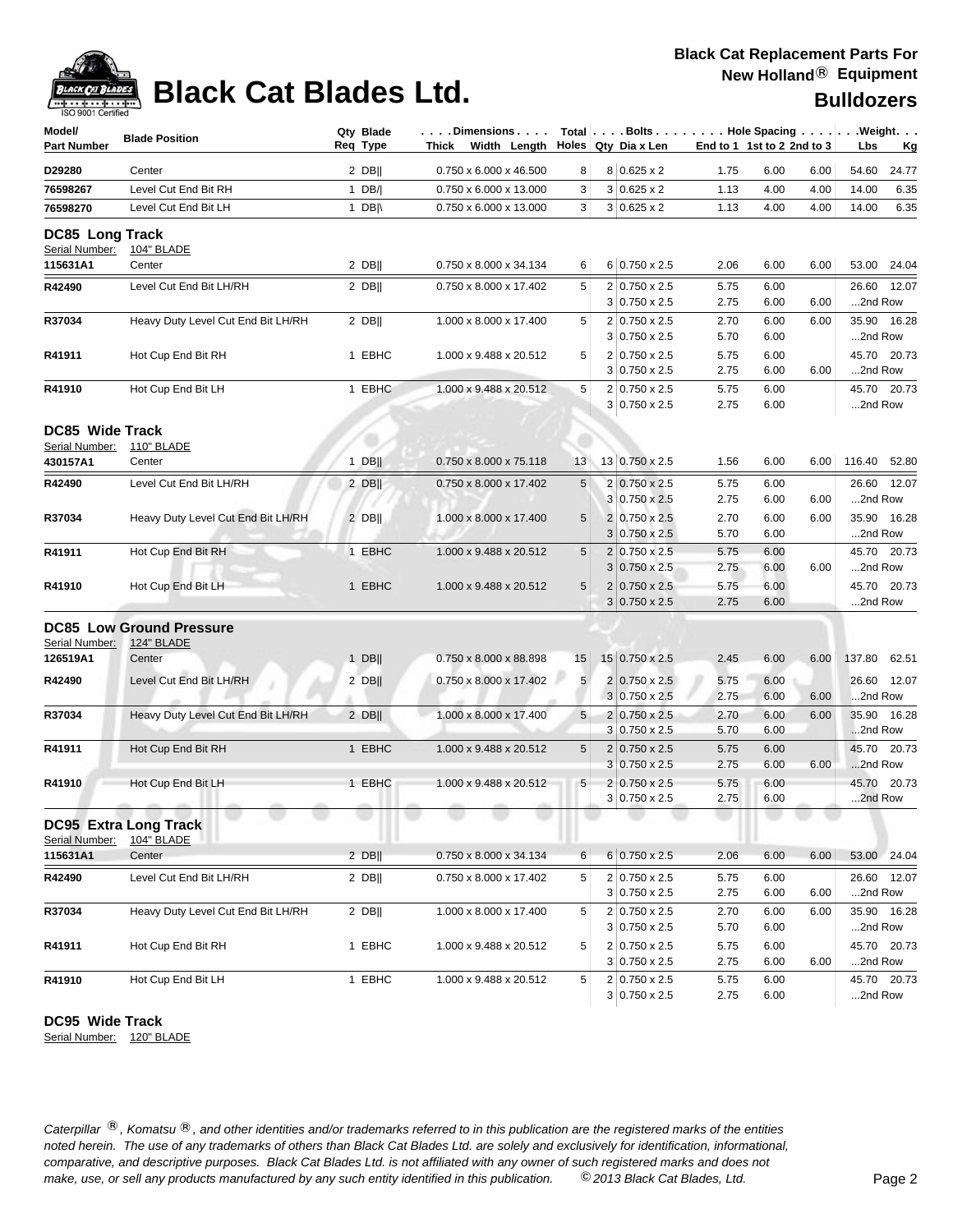# **Black Cat Blades Ltd. Black Cat Blades Ltd. Bulldozers**

| <b>IOO SUU LOBITIIIED</b>                            |                                                         |                       |        |                                  |                |                                              |              |                            |              |                                                            |
|------------------------------------------------------|---------------------------------------------------------|-----------------------|--------|----------------------------------|----------------|----------------------------------------------|--------------|----------------------------|--------------|------------------------------------------------------------|
| Model/<br><b>Part Number</b>                         | <b>Blade Position</b>                                   | Qty Blade<br>Req Type |        | Dimensions<br>Thick Width Length |                | Holes Qty Dia x Len                          |              | End to 1 1st to 2 2nd to 3 |              | Total   Bolts   Hole Spacing   Weight.<br>Lbs<br><u>Kg</u> |
| 327539A1                                             | Center                                                  | $1$ DB                |        | 0.750 x 8.000 x 84.960           | 14             | 14 0.750 x 2.5                               | 3.48         | 6.00                       | 6.00         | 131.80<br>59.78                                            |
| R42490                                               | Level Cut End Bit LH/RH                                 | $2$ DB                |        | 0.750 x 8.000 x 17.402           | 5              | 2 0.750 x 2.5<br>$3 0.750 \times 2.5$        | 5.75<br>2.75 | 6.00<br>6.00               | 6.00         | 26.60 12.07<br>2nd Row                                     |
| R37034                                               | Heavy Duty Level Cut End Bit LH/RH                      | $2$ DB                |        | 1.000 x 8.000 x 17.400           | 5              | 2 0.750 x 2.5<br>$3 0.750 \times 2.5$        | 2.70<br>5.70 | 6.00<br>6.00               | 6.00         | 35.90 16.28<br>2nd Row                                     |
| R41911                                               | Hot Cup End Bit RH                                      | 1 EBHC                |        | 1.000 x 9.488 x 20.512           | 5              | $2 0.750 \times 2.5$<br>$3 0.750 \times 2.5$ | 5.75<br>2.75 | 6.00<br>6.00               | 6.00         | 45.70 20.73<br>2nd Row                                     |
| R41910                                               | Hot Cup End Bit LH                                      |                       | 1 EBHC | 1.000 x 9.488 x 20.512           | 5              | 2 0.750 x 2.5<br>$3 0.750 \times 2.5$        | 5.75<br>2.75 | 6.00<br>6.00               |              | 45.70 20.73<br>2nd Row                                     |
| Serial Number:<br>430350A1                           | <b>DC95 Low Ground Pressure</b><br>130" BLADE<br>Center | $1$ DB                |        | 0.750 x 8.000 x 94.803           | 16             | 16 0.750 x 2.5                               | 2.40         | 6.00                       | 6.00         | 147.00<br>66.68                                            |
| R42490                                               | Level Cut End Bit LH/RH                                 | $2$ DB                |        | 0.750 x 8.000 x 17.402           | 5              | 2 0.750 x 2.5<br>$3 0.750 \times 2.5$        | 5.75<br>2.75 | 6.00<br>6.00               | 6.00         | 26.60 12.07<br>2nd Row                                     |
| R37034                                               | Heavy Duty Level Cut End Bit LH/RH                      | $2$ DB                |        | 1.000 x 8.000 x 17.400           | 5              | 2 0.750 x 2.5<br>$3 0.750 \times 2.5$        | 2.70<br>5.70 | 6.00<br>6.00               | 6.00         | 35.90 16.28<br>2nd Row                                     |
| R41911                                               | Hot Cup End Bit RH                                      | 1 EBHC                |        | 1.000 x 9.488 x 20.512           | 5              | 2 0.750 x 2.5<br>3 0.750 x 2.5               | 5.75<br>2.75 | 6.00<br>6.00               | 6.00         | 45.70 20.73<br>2nd Row                                     |
| R41910                                               | Hot Cup End Bit LH                                      |                       | 1 EBHC | 1.000 x 9.488 x 20.512           | 5              | 2 0.750 x 2.5<br>3 0.750 x 2.5               | 5.75<br>2.75 | 6.00<br>6.00               |              | 45.70 20.73<br>2nd Row                                     |
| DC100 Long Track<br>Serial Number:                   | 110" BLADE                                              |                       |        |                                  |                |                                              |              |                            |              |                                                            |
| 76598268                                             | Center                                                  | $2$ DB                |        | 0.750 x 6.000 x 41.750           | $\overline{7}$ | $7 0.625 \times 2$                           | 2.88         | 6.00                       | 6.00         | 48.60<br>22.04                                             |
| 76598267                                             | Level Cut End Bit RH                                    | 1 $DB/ $              |        | 0.750 x 6.000 x 13.000           | 3              | $3 0.625 \times 2$                           | 1.13         | 4.00                       | 4.00         | 14.00<br>6.35                                              |
| 76598270                                             | Level Cut End Bit LH                                    | 1 DB $\parallel$      |        | 0.750 x 6.000 x 13.000           | 3              | $3 0.625 \times 2$                           | 1.13         | 4.00                       | 4.00         | 14.00<br>6.35                                              |
| Serial Number:                                       | <b>DC100 Low Ground Pressure</b><br>130" BLADE          |                       |        |                                  |                |                                              |              |                            |              |                                                            |
| 76606068                                             | Center                                                  | $2$ DB                |        | 0.750 x 6.000 x 51.750           | 9              | $9 0.625 \times 2$                           | 1.88         | 6.00                       | 6.00         | 60.50<br>27.44                                             |
| 76598267                                             | Level Cut End Bit RH                                    | $1$ DB/               |        | 0.750 x 6.000 x 13.000           | 3              | $3 0.625 \times 2$                           | 1.13         | 4.00                       | 4.00         | 14.00<br>6.35                                              |
| 76598270                                             | Level Cut End Bit LH                                    | 1 DB $\parallel$      |        | 0.750 x 6.000 x 13.000           | 3              | $3 0.625 \times 2$                           | 1.13         | 4.00                       | 4.00         | 6.35<br>14.00                                              |
| Serial Number:                                       | <b>DC150 Extra Long Track</b><br><b>126" BLADE</b>      |                       |        |                                  |                |                                              |              |                            |              |                                                            |
| 79101015                                             | Center                                                  | $2$ DB                |        | 0.750 x 8.000 x 46.299           | 8              | 0.750                                        | 1.38         | 6.00                       | 6.00         | 71.80<br>32.57                                             |
| <b>DC150E</b>                                        | Level Cut End Bit LH/RH                                 | $2$ DB                |        | 0.750 x 8.000 x 16.000           | 3              | 0.750                                        | 2.50         | 4.00                       | 4.00         | 24.80 11.25                                                |
| <b>DC180 B Straight</b><br>Serial Number: 116" BLADE |                                                         |                       |        |                                  |                |                                              |              |                            |              |                                                            |
| 08298624                                             | Center                                                  | $2$ DB                |        | 0.750 x 8.000 x 42.500           | 7              | 0.750                                        | 3.13         | 6.00                       | 6.00         | 66.00 29.94                                                |
| 73117714                                             | Hot Cup End Bit RH                                      |                       | 1 EBHC | 1.000 x 10.000 x 17.500          | 6              | 0.750                                        | 2.50         | 4.00                       | 4.00         | 40.20 18.23                                                |
|                                                      |                                                         |                       |        |                                  |                | 0.750                                        | 2.50         | 4.00                       | 4.00         | 2nd Row                                                    |
| 73117713                                             | Hot Cup End Bit LH                                      |                       | 1 EBHC | 1.000 x 10.000 x 17.500          | 6              | 0.750<br>0.750                               | 2.50<br>2.50 | 4.00<br>4.00               | 4.00<br>4.00 | 40.20 18.23<br>2nd Row                                     |
| DC180 B Semi-U<br>Serial Number:                     | 136" BLADE                                              |                       |        |                                  |                |                                              |              |                            |              |                                                            |
| 73117698                                             | Center                                                  | $1$ DB                |        | 0.750 x 8.000 x 29.875           | 5              | 0.750                                        | 2.94         | 6.00                       | 6.00         | 46.20<br>20.96                                             |
| 8294667                                              | End                                                     | $\overline{2}$        |        | 0.750 x 8.000 x 36.375           | 6              | 0.750                                        | 2.88         | 6.00                       | 6.00         | 55.90 25.36                                                |
| 73117700                                             | Hot Cup End Bit RH                                      | 1 EBHC                |        | 1.000 x 10.197 x 17.835          | 6              | 0.750<br>0.750                               | 2.40<br>2.40 | 4.00<br>4.00               | 4.00<br>4.00 | 37.60 17.06<br>2nd Row                                     |
| 73117699                                             | Hot Cup End Bit LH                                      | 1 EBHC                |        | 1.000 x 10.197 x 17.835          | 6              | 0.750<br>0.750                               | 2.40<br>2.40 | 4.00<br>4.00               | 4.00<br>4.00 | 37.60 17.06<br>2nd Row                                     |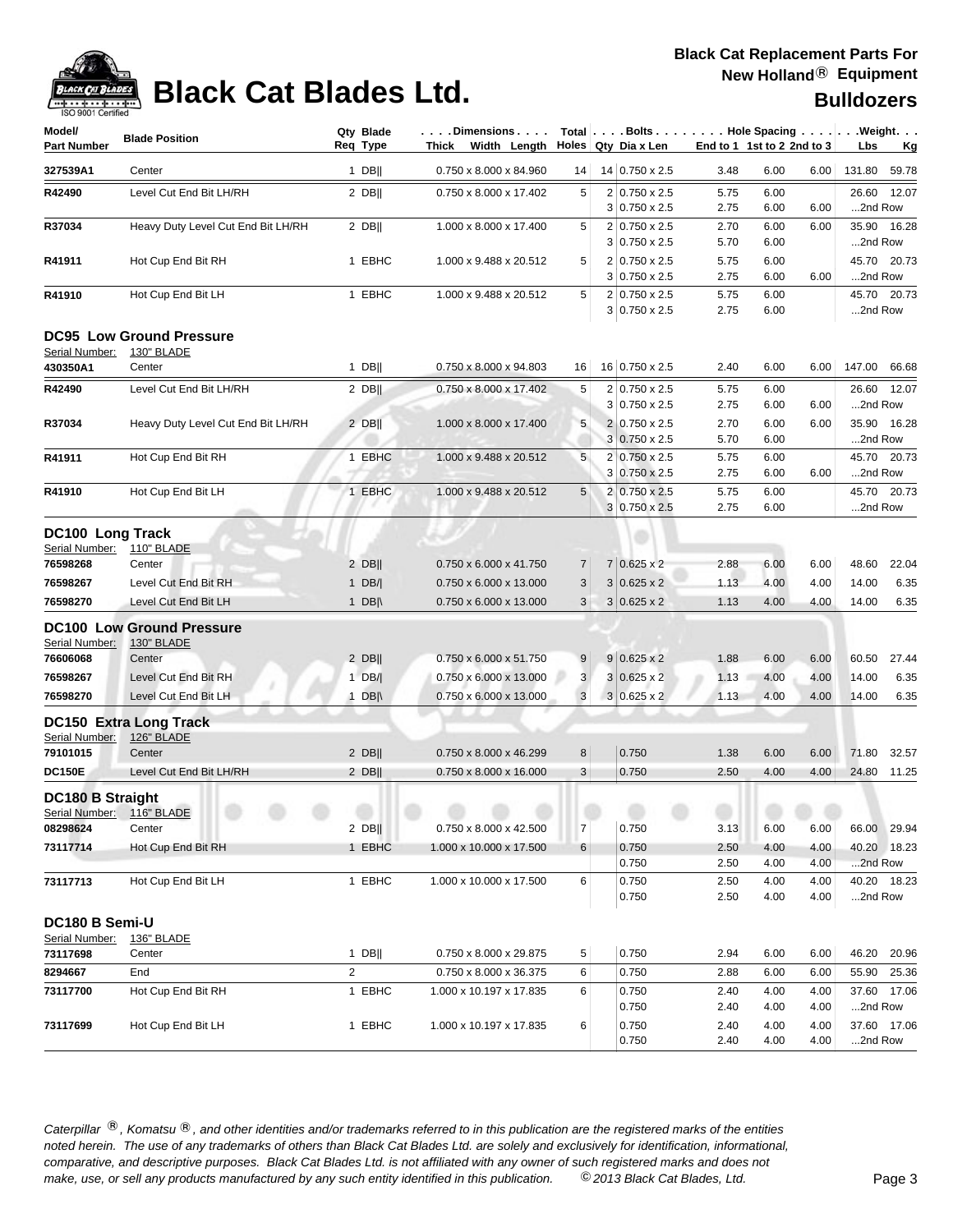

# **Black Cat Blades Ltd. Loaders Leaders**

**Black Cat Replacement Parts For New Holland**® **Equipment**

| Model/             | <b>Blade Position</b>                | Qty Blade | Dimensions   Total   Bolts    Hole Spacing    Weight   |                 |                       |                            |       |       |               |             |
|--------------------|--------------------------------------|-----------|--------------------------------------------------------|-----------------|-----------------------|----------------------------|-------|-------|---------------|-------------|
| <b>Part Number</b> |                                      | Req Type  | Thick Width Length $\vert$ Holes $\vert$ Qty Dia x Len |                 |                       | End to 1 1st to 2 2nd to 3 |       |       | Lbs           | <u>Kg</u>   |
| <b>LW50</b>        |                                      |           |                                                        |                 |                       |                            |       |       |               |             |
| Serial Number:     | <u>75" BUCKET</u>                    |           |                                                        |                 |                       |                            |       |       |               |             |
| 72183743           | Center                               | 3 DB      | 0.875 x 8.270 x 24.880                                 | 4               | $4 0.500 \times 2$    | 2.99                       | 6.30  | 6.30  |               | 47.00 21.32 |
| <b>LW80</b>        |                                      |           |                                                        |                 |                       |                            |       |       |               |             |
| Serial Number:     | 84" BUCKET                           |           |                                                        |                 |                       |                            |       |       |               |             |
| 4552727            | Center                               | 3 DB      | 0.750 x 8.000 x 27.480                                 | 5               | 0.625                 | 2.87                       | 5.43  | 5.43  |               | 42.00 19.05 |
| <b>LW90</b>        |                                      |           |                                                        |                 |                       |                            |       |       |               |             |
| Serial Number:     | 92.5" BUCKET                         |           |                                                        |                 |                       |                            |       |       |               |             |
| 76016357           | Base Edge                            | 1 WOSB    | 0.750 x 8.000 x 92.531                                 | 21              |                       |                            |       |       |               |             |
| 76016358           | Center                               | $1$ DB    | 0.750 x 8.000 x 58.504                                 | 9               | $9 0.750 \times 2.25$ | 3.16                       | 6.52  | 6.52  | 90.80         | 41.19       |
| 76016359           | End                                  | $2$ DB    | 0.750 x 8.000 x 16.614                                 | 2               | 2 0.750 x 2.25        | 2.76                       | 10.89 |       |               | 25.90 11.75 |
| <b>LW130</b>       |                                      |           |                                                        |                 |                       |                            |       |       |               |             |
| Serial Number:     | 96.5" BUCKET                         |           |                                                        |                 |                       |                            |       |       |               |             |
| 76033550           | Base Edge                            | $1$ SB    | 1.000 x 10.000 x 96.063                                | 26              |                       |                            |       |       | 249.60 113.22 |             |
| 76034782           | Center                               | $1$ DB    | 1.000 x 13.000 x 51.024                                | $6\phantom{.}6$ | 0.750                 | 1.50                       | 7.28  | 9.94  | 175.50        | 79.61       |
| 76034783           | End                                  | $2$ DB    | 1.000 x 13.000 x 22.638                                | $\overline{2}$  | 0.750                 | 4.53                       | 13.58 |       | 77.00         | 34.93       |
| <b>LW130</b>       |                                      |           |                                                        |                 |                       |                            |       |       |               |             |
| Serial Number:     | 98.5" BUCKET                         |           |                                                        |                 |                       |                            |       |       |               |             |
| 76054294           | Center                               | $1$ DB    | 1.000 x 13.000 x 51.969                                | 6               | 0.750                 | 1.50                       | 7.52  | 10.06 | 178.80        | 81.10       |
| 76054295           | End                                  | $2$ DB    | 1.000 x 13.000 x 22.913                                | $\overline{c}$  | 0.750                 | 4.55                       | 13.82 |       | 78.00         | 35.38       |
| <b>LW170</b>       |                                      |           |                                                        |                 |                       |                            |       |       |               |             |
| Serial Number:     | 98" BUCKET                           |           |                                                        |                 |                       |                            |       |       |               |             |
| 76047507           | Center                               | $1$ DB    | 1.000 x 13.000 x 51.811                                | 6               | 99.999                | 1.89                       | 6.93  | 10.24 | 175.10        | 79.42       |
| 76047508           | End                                  | $2$ DB    | 1.000 x 13.000 x 22.913                                | $\overline{2}$  | 99.999                | 4.61                       | 13.70 |       | 77.70         | 35.24       |
| <b>LW170</b>       |                                      |           |                                                        |                 |                       |                            |       |       |               |             |
| Serial Number:     | <b>106.5" BUCKET</b>                 |           |                                                        |                 |                       |                            |       |       |               |             |
| 38916              | Center                               | $1$ DB    | 1.000 x 12.880 x 49.500                                | 5               | 1.000                 | 2.55                       | 9.13  | 13.07 | 166.00        | 75.30       |
| 38917              | End                                  | $2$ DB    | 1.000 x 12.880 x 28.310                                | 3               | 1.000                 | 5.02                       | 9.13  | 9.14  | 95.00         | 43.09       |
| <b>LW190</b>       |                                      |           |                                                        |                 |                       |                            |       |       |               |             |
| Serial Number:     | <b>114.5" BUCKET</b>                 |           |                                                        |                 |                       |                            |       |       |               |             |
| 76045065           | Base Edge With Segment Holes         | $1$ SB    | 1.250 x 10.830 x 114.170                               | 30              |                       |                            |       |       | 403.00 182.80 |             |
| 76047624           | Center                               | 1 DB      | 1.000 x 13.000 x 53.622                                | $\sqrt{5}$      | 99.999 x 3.5          | 2.24                       | 14.09 | 10.47 | 184.20        | 83.55       |
| 76047625           | End                                  | $2$ DB    | 1.000 x 13.000 x 30.400                                | 3               | 99.999 x 3.5          | 4.72                       | 10.47 | 10.47 | 104.30        | 47.31       |
| <b>LW230</b>       |                                      |           |                                                        |                 |                       |                            |       |       |               |             |
| Serial Number:     | <b>118.5" BUCKET</b>                 |           |                                                        |                 |                       |                            |       |       |               |             |
| 76034788           | Center                               | $1$ DB    | 1.375 x 16.000 x 55.315                                | 5               | 1.000                 | 2.93                       | 10.20 | 14.53 | 325.00 147.42 |             |
| 76034789           | End                                  | $2$ DB    | 1.375 x 16.000 x 31.496                                | 3               | 1.000                 | 5.63                       | 10.12 | 10.12 | 185.00 83.91  |             |
| <b>LW270</b>       |                                      |           |                                                        |                 |                       |                            |       |       |               |             |
| Serial Number:     | 124.5" BUCKET                        |           |                                                        |                 |                       |                            |       |       |               |             |
| 76034446           | Base Edge For Bolt-on Edges or Teeth | $1$ SB    | 1.500 x 11.811 x 124.016                               | 30              |                       |                            |       |       | 575.00 260.82 |             |
| 76034790           | Center                               | 1 DB      | 1.000 x 16.000 x 59.803                                | 5               | 99.999                | 3.50                       | 10.97 | 15.43 | 247.10 112.08 |             |
| 76034791           | End                                  | $2$ DB    | 1.000 x 16.000 x 32.244                                | 3               | 0.875                 | 5.16                       | 10.97 | 10.97 | 133.10 60.37  |             |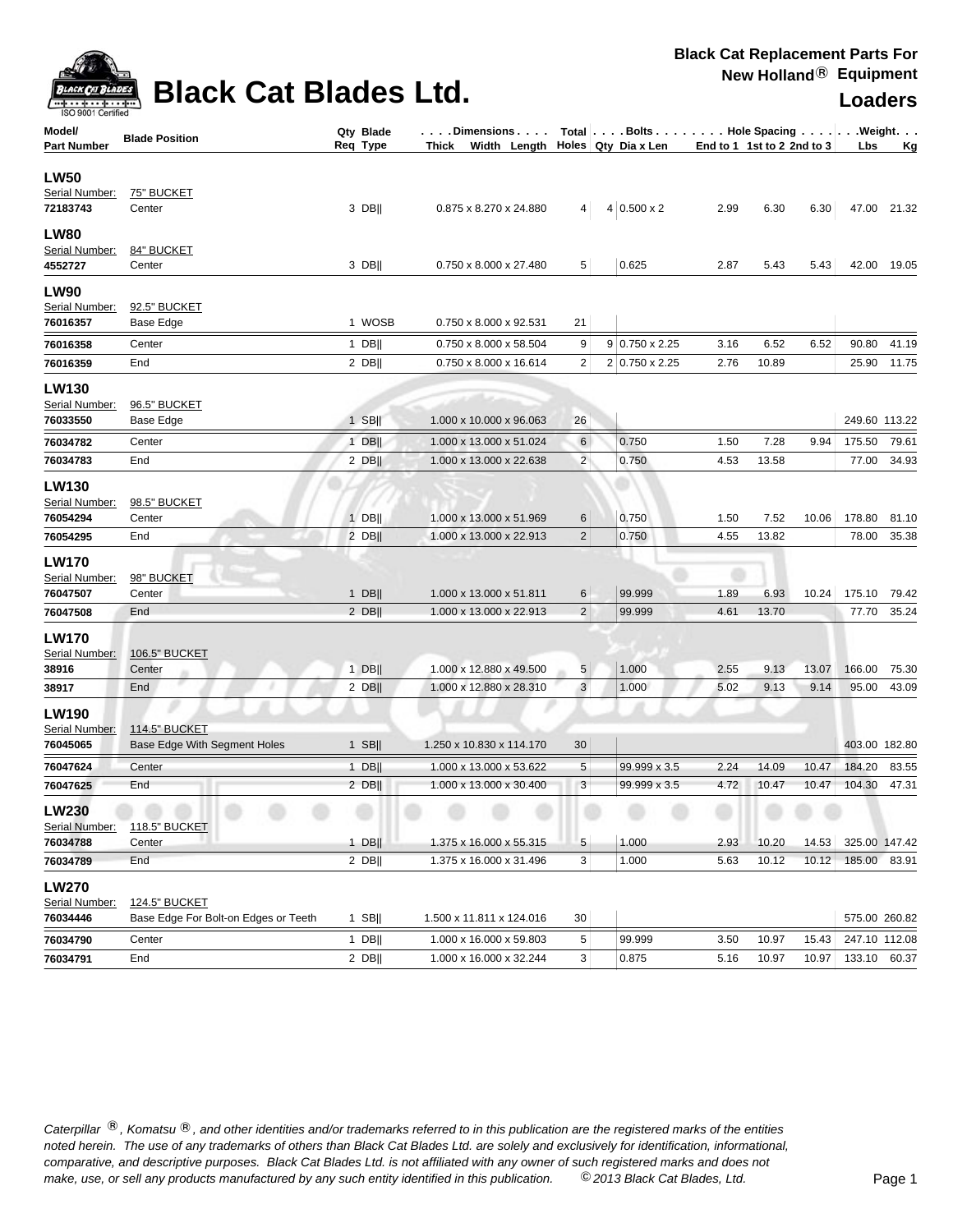| ack Pat B         |
|-------------------|
|                   |
| SO 9001 Certified |

# **Black Cat Blades Ltd. Loader Backhoes**

| Model/             | <b>Blade Position</b> | Qty Blade   |       | .Dimensions                        |  |                |  |                       | Total $\vert \ldots$ Bolts $\ldots \vert \ldots$ Hole Spacing $\ldots \vert \ldots$ Weight. $\ldots$ |       |       |        |           |
|--------------------|-----------------------|-------------|-------|------------------------------------|--|----------------|--|-----------------------|------------------------------------------------------------------------------------------------------|-------|-------|--------|-----------|
| <b>Part Number</b> |                       | Req Type    | Thick | Width Length                       |  |                |  | Holes   Qty_Dia x Len | End to 1 1st to 2 2nd to $3$                                                                         |       |       | Lbs    | <u>Kg</u> |
| B95 B110 B115      |                       |             |       |                                    |  |                |  |                       |                                                                                                      |       |       |        |           |
| Serial Number:     |                       |             |       |                                    |  |                |  |                       |                                                                                                      |       |       |        |           |
| 86576800           | Bent up base edge     | 1 BU        |       | $0.500 \times 6.000 \times 52.882$ |  | 7              |  |                       |                                                                                                      |       |       | 47.00  | 21.32     |
| 86577164           | Bent up base edge     | $1$ SB      |       | 0.500 x 6.000 x 66.630             |  | $\overline{7}$ |  |                       |                                                                                                      |       |       | 52.10  | 23.63     |
| 86577165           | One Piece bolt on     | $1$ DB      |       | 0.750 x 8.000 x 59.874             |  | $\overline{7}$ |  | 0.625                 | 2.94                                                                                                 | 9.00  | 9.00  | 92.00  | 41.73     |
| 86577166           | Bent up base edge     | 1 BU        |       | 0.750 x 6.000 x 71.625             |  | $\overline{7}$ |  |                       |                                                                                                      |       |       | 81.30  | 36.88     |
| 86577167           | One Piece bolt on     | $1$ DB      |       | 0.750 x 8.000 x 65.874             |  | $\overline{7}$ |  | 0.625                 | 2.94                                                                                                 | 10.00 | 10.00 | 103.10 | 46.77     |
| 86577168           | Bent up base edge     | 1 BU        |       | 0.750 x 6.000 x 77.291             |  | $\overline{7}$ |  |                       |                                                                                                      |       |       | 87.50  | 39.69     |
| 86577169           | One Piece bolt on     | $1$ DB      |       | 0.750 x 8.000 x 71.874             |  | $\overline{7}$ |  | 0.625                 | 2.94                                                                                                 | 11.00 | 11.00 | 112.60 | 51.07     |
| 86577170           | Bent up base edge     | 1 BU        |       | 0.750 x 6.000 x 83.441             |  | 9              |  |                       |                                                                                                      |       |       | 94.40  | 42.82     |
| 86577171           | One Piece bolt on     | 1 DBII      |       | 0.750 x 8.000 x 77.874             |  | 9 <sup>1</sup> |  | 0.625                 | 2.94                                                                                                 | 9.00  | 9.00  | 121.80 | 55.25     |
| 86900574           | Bent up base edge     | 1 BU        |       | 0.750 x 6.000 x 89.370             |  | 9              |  |                       |                                                                                                      |       |       | 101.70 | 46.13     |
| 86577172           | Bent up base edge     | 1 BU        |       | 0.750 x 8.000 x 89.398             |  | 9 <sup>°</sup> |  |                       |                                                                                                      |       |       | 139.80 | 63.41     |
| 86577173           | One Piece bolt on     | $1$ DB      |       | 0.750 x 8.000 x 83.874             |  | 9 <sup>1</sup> |  | 0.625                 | 2.95                                                                                                 | 9.75  | 9.75  | 131.50 | 59.65     |
| 87403368           | Bent up base edge     | <b>SBII</b> |       | 0.750 x 6.000 x 89.402             |  | $\overline{9}$ |  |                       |                                                                                                      |       |       | 100.90 | 45.77     |